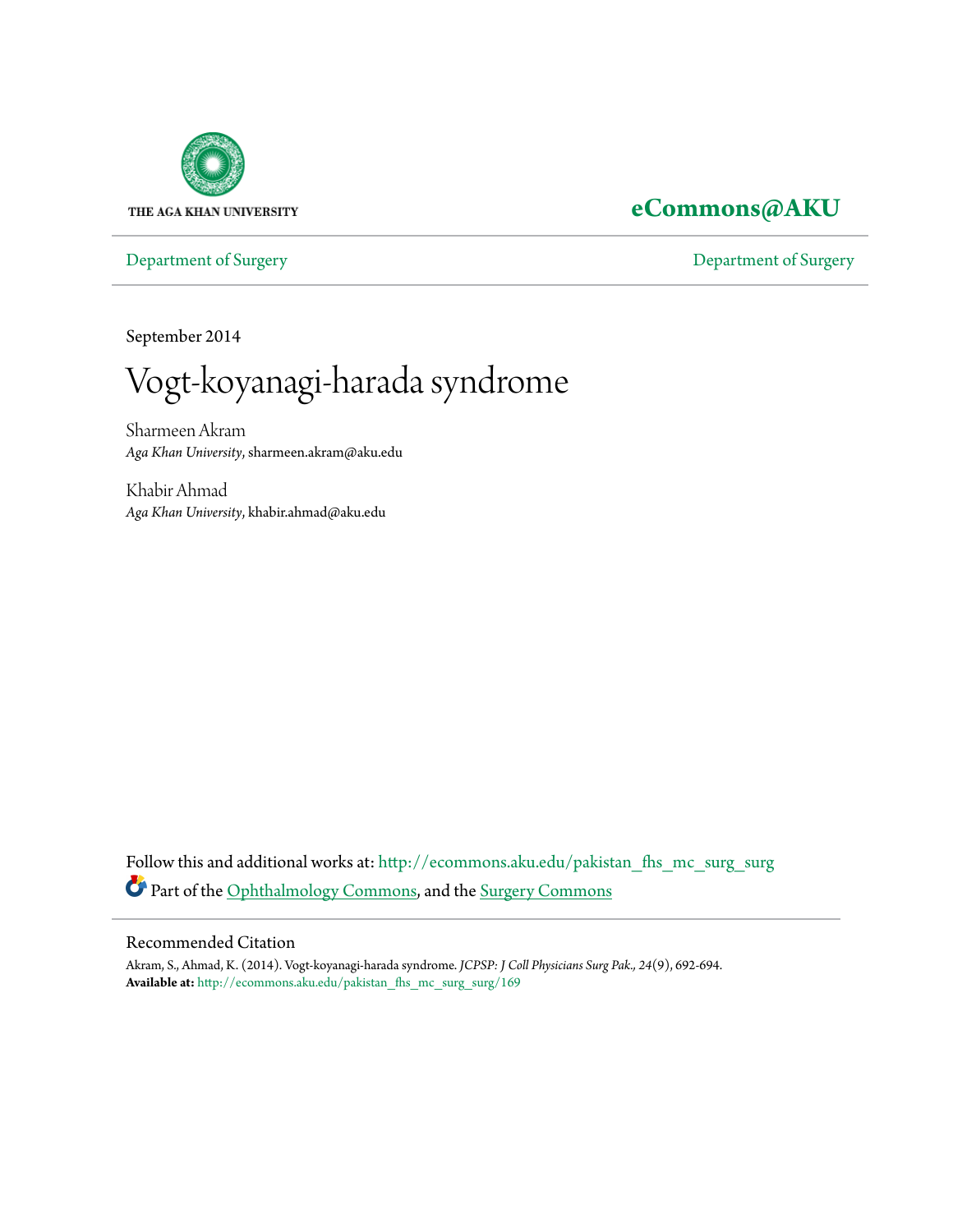### CASE REPORT

# **Vogt-Koyanagi-Harada Syndrome**

Sharmeen Akram and Khabir Ahmad

#### **ABSTRACT**

Vogt-Koyanagi-Harada (VKH) syndrome is a rare multisystem disease of melanocyte containing organs. It is characterized by diffuse granulomatous inflammation involving various organs including eye. VKH syndrome is usually sporadic, but some familial cases have also been reported indicating a hereditary basis. VKH is not associated with mortality but it may result in long-term complications such as decreased vision associated with cataract, glaucoma and choroidal neovascularization. For successful outcomes, early aggressive treatment using systemic steroids with gradual tapering is essential. This report describes a case of VKH syndrome in a 26-year-old male of Pakistan origin who was successfully treated with systemic steroids. The case is briefly contextualised within wider literature.

**Key Words:** Steroids. Visual outcome. Vogt-Koyanagi-Harada syndrome. Uveoencephalitis. Melanocytes.

#### **INTRODUCTION**

Vogt-Koyanagi-Harada (VKH) syndrome or uveoencephalitis is a rare systemic disease of melanocytecontaining organs.1 In the eye, VKH presents as granulomatous panuveitis with exudative retinal detachment. It is also often associated with skin, auditory and neurologic manifestations. It is found in Asian, Middle Eastern, Hispanic, and Native American populations and is more common in females.2 The diagnosis of VKH syndrome is based on the revised criterion set by an International Committee on Nomenclature which has defined 3 categories of disease: complete, incomplete and probable VKH.3 Treatment involves topical and systemic steroids and immuno-suppressants.

We report a case of VKH syndrome with a brief literature review.

#### **CASE REPORT**

A 26-year-old male, diagnosed with VKH in an eye clinic in Sydney, Australia, came to our clinic for follow-up. He presented there with bilateral red eye and decreased vision–right more than the left. There was no history of any neurological complaints. On examination, he was found to have bilateral anterior uveitis with exudative retinal detachment in the right eye. There were no auditory, neurological or dermatological symptoms or signs present at the time of initial presentation. Figure 1 shows the optical coherence tomography (OCT) report of his right eye at presentation. Fluorescein fundal angiography (FFA) was done as well at that time but the

*Section of Ophthalmology, Department of Surgery, The Aga Khan University Hospital, Karachi.*

*Correspondence: Dr. Sharmeen Akram, 48, A-Street, Phase V, DHA, Karachi. E-mail: sharmeen.akram@aku.edu*

*Received: January 30, 2013; Accepted: September 05, 2013.*

report is not available. A series of blood tests (e.g. complete blood count, angiotensin converting enzyme, antinuclear antibody, enzyme-linked immunosorbent assay) were done to rule out other causes of uveitis. He was put on oral (120 mg/day) and topical steroids.

Three months after, he was diagnosed with VKH, he came to our clinic while still on a tapering dose of steroid (prednisolone) - 15 mg/day. While his vision had improved on medication, he still had complaints of decreased vision, metamorphasia and glare during night driving, and had recently developed decreased hearing in both ears.

On examination, the best-corrected visual acuity in his right eye was 20/40. The left eye had a 20/20 vision. He had an intraocular pressure of 10 mmHg in both eyes. Anterior segment of both eyes was normal. Examination of the posterior segment showed a dull macular reflex in the right eye with no retinal detachment. The left eye was normal. OCT and FFA three months after the initiation of treatment (Figure 1 b and c) showed resolution of exudative retinal detachment. Amsler Grid showed wavy lines. He was referred to a skin specialist but had no skin signs. His audiogram showed sensorineural hearing loss in the high frequency range in both ears. According to the criterion set by the International Committee on Nomenclature,<sup>4</sup> the case met the first four criteria and was diagnosed as incomplete VKH (Table I). The dose of steroid (prednisolone) was increased to 60 mg/day and tapered over the next 3 months. His best corrected vision in the right improved to 20/20 from 20/40. His near vision is N/6 in both the eyes. Hearing improved and metamorphasia also decreased slightly. The only remaining complaint has been the glare during night driving 6-month post-treatment while on maintenance dose of steroids 5 mg/day. A year later, glare also resolved. Only slight metamorphasia is present but does not interfere with his daily life. He is not taking any medicine for the last four months.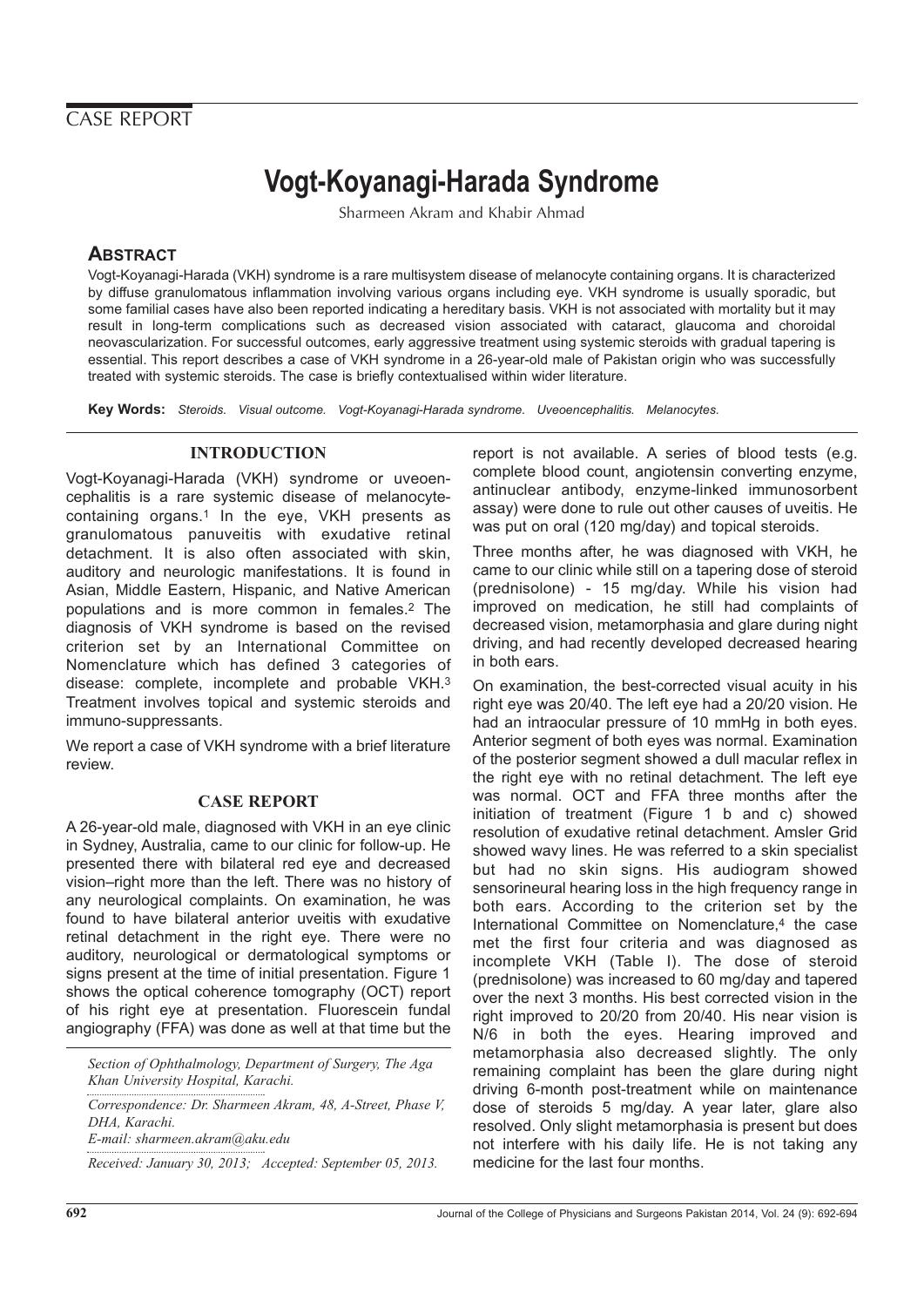**Table I:** VKH syndrome: diagnostic criteria and treatment.

A. Diagnostic criteria

- 1. Absence of history of penetrating ocular trauma or surgery preceding the initial onset of uveitis.
- 2. Absence of clinical or laboratory history of other type of ocular disease
- 3. Bilateral ocular involvement.
- 4. Presence of neurological/auditory findings.
- 5. Presence of cutaneous findings not preceding onset of ocular disease or neurological manifestations.

Presence of criteria 1-5 (Complete VKH), Presence of criteria 1-3 plus 4 or 5 (Incomplete VKH), Presence of criteria 1-3 (Probable VKH).

B. Prognostic factors

Age, timing of intervention, vision within 1 month of treatment.

C. Treatment options

Steroids, immunosuppressant, immunoglobulins.



**Figure 1 (a,b,c): (a)** OCT right eye pre-treatment, **(b)** OCT right eye 3 months after the initiation of treatment, **(c)** FFA right eye 3 months after the initiation of treatment.

#### **DISCUSSION**

VKH has been reported in diverse populations (e.g. Asian, Arab, Hispanic, and Native American) with female preponderance. In this case, the patient, though diagnosed in Australia, was an Asian of Pakistani origin, the typical age range for this syndrome is 20 - 50 years. However, rarely the disease may present in children as well. VKH is more common among females, with a female to male ratio of 2:1.2

The disease involves various melanocyte containing organs including the eyes, ears and central nervous systems. Though the exact etiology of the disease is unknown, as was in this case, an autoimmune cause has been reported in literature. There is mainly a T-cell mediated immune response against the autoantigens such as uveal autoantigen, TRP1, TRP2, MART 1, PMel-17/gp100, KU-MEL-1, PAX3 on melanocytes. The changes noticed in the immune system of VKH patient include reduction in the number and activity of regulatory T-cells and decreased apoptosis of lymphocytes.5 There is an increased expression of major histocompatibility complex type II (MHC II). This autoimmune pathogenesis is supported by the fact that VKH is associated with HLA-DR4 and HLA-Dw53, of the allele subtypes, the most important are HLA-DRB1\*0410 and HLA-DRB1\*0405.6 In this case, the association for HLA was not worked up. Other possible etiologies identified as triggering factors include viral infection, trauma,

tumors and certain medications. No such correlation was identified in this case.

As shown in Table I, the diagnosis of this condition is based on the revised criterion set by an International Committee on Nomenclature which has defined 3 categories of disease: complete VKH (all 5 criteria), incomplete VKH (criteria 1,2,3, 4 or 5), and probable VKH (criteria 1,2,3).4 The clinical course of VKH is divided into four clinical phases, prodromal phase present with headache, mild fever, photophobia, and symptoms and signs of meningoencephalitis. Lumbar puncture at this stage may show lymphocytic pleocytosis, proteins and increased cerebrospinal pressure. This phase lasts for a few days to weeks with variable severity and is noticed in only 50% of the patients. This patient did not give the history of this phase or did not notice this phase.

This is usually followed by the uveitic phase which lasts a number of weeks. It is this phase in which most patients come for medical consultation.2 This patient also presented to the clinic in the uveitic phase, with bilateral red eye and decreased vision-right more than the left. Bilateral blurred vision is the most common presenting complaint (in 70% of cases) in this phase.2 Ocular signs during this phase have been described as bilateral posterior uveitis with retinal edema, papillitis, serous retinal detachments, iridocyclitis, mutton-fat keratic precipitate and iris nodules and raised IOP. This case presented with bilateral posterior uveitis with serous retinal detachment in the right eye. Otolaryngeal symptoms also usually present in this stage. This patient noticed decreased hearing and on testing was found to have neurosensory hearing loss, which responded to the treatment. Literature describes immunomediated sensorineural hearing loss which is bilateral, though may be asymmetrical and is reversible with treatment.7 Other otolaryngeal symptoms such as tinnitus, dizziness and vertigo were not reported by this patient. The convalescent phase reported in 80% of patients is associated with tissue depigmentation such as vitiligo and poliosis, this follows the uveitic phase. Then comes the recurrent phase which shows signs of recurrent uveitis and ocular complications such as cataract, glaucoma, retinal detachment, subretinal membranes and fibrosis.8 This patient did not have a recurrence till the last follow-up.

The diagnosis of this condition is mainly clinical and though no specific lab tests are present, tests done in routine for uveitis are ordered to help in differential diagnosis which includes conditions like sympathetic ophthalmia, sarcoidosis, primary intraocular B-cell lymphoma, posterior scleritis, and uveal effusion syndrome. OCT findings pre-treatment and 3 months after treatment and FFA findings 3 months after